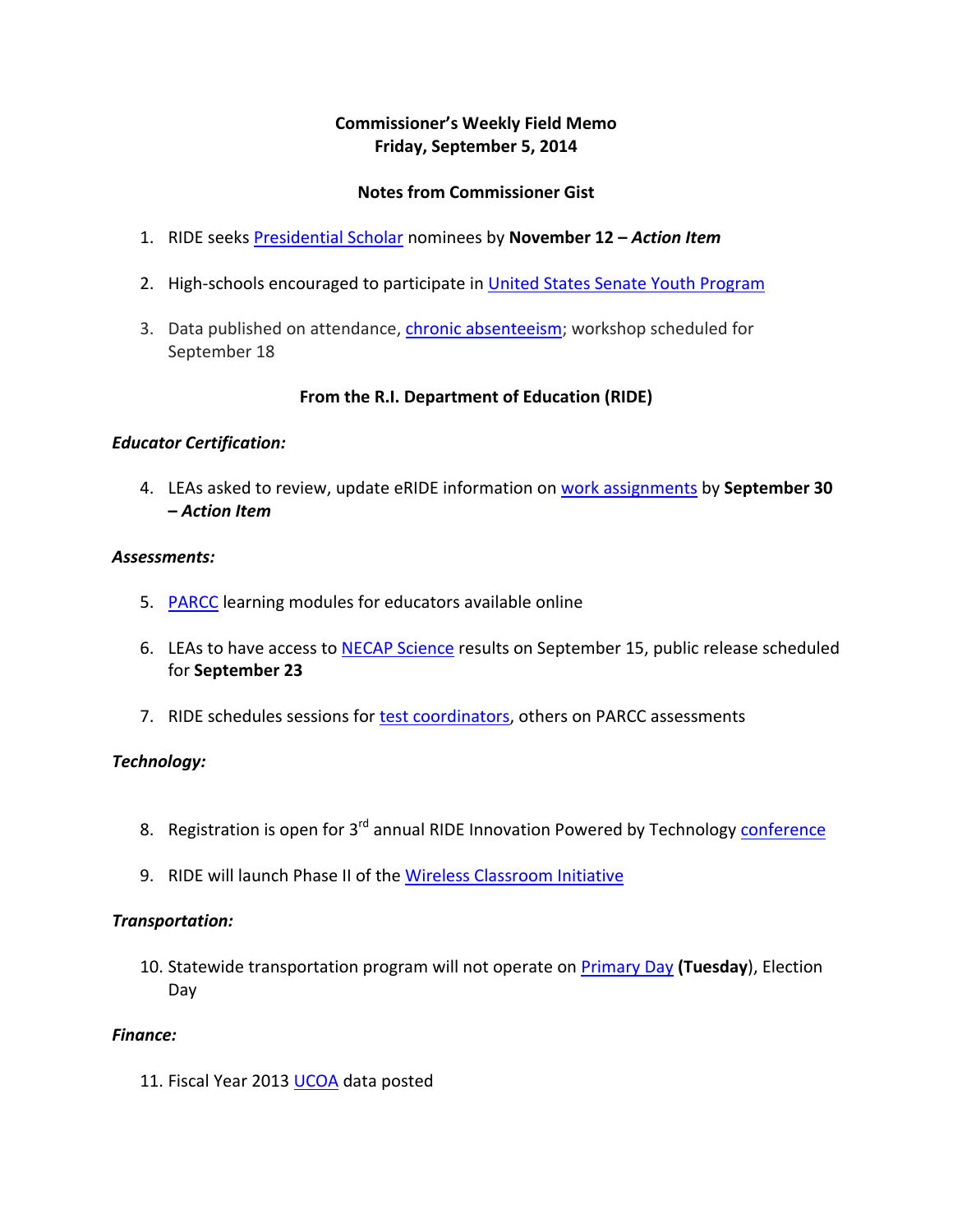12. *Reminder:* Final Fiscal Year 2014 files due **September 30**

### *Awards:*

13. RIDE announces 2014‐15 Green Ribbon Schools award program; applications due **January 15**, 2015

### **From the U.S. Department of Education**

#### **From other organizations**

14. Applicants sought for awards to high-achieving urban schools

15. Grants available to support **STEM** initiatives in high-poverty schools

## **Action Item Calendar**

September 19: RITEAAF forms due September 30: UCOA FY 2014 data due (see below) September 30: Updated work-assignment data due (see below) November 12: Presidential Scholar nominations due (see below)

## **Notes from Commissioner Gist**

## **1. RIDE seeks Presidential Scholar nominees by November 12 –** *Action Item*

The Commission on Presidential Scholars, of the U.S. Department of Education, has asked me to nominate students from Rhode Island as 2015 U.S. Presidential Scholars. I am seeking your help in selecting the best possible nominees from Rhode Island.

The Presidential Scholars Program honors outstanding high‐school seniors who are selected on the basis of either outstanding scholarship (based on SAT or ACT scores) or accomplishment in the arts or creative writing. In order to expand the nominee pool, the Commission has asked me to nominate additional candidates, "students who, while demonstrating outstanding scholarship, might not otherwise be nominated through the current SAT/ACT or arts‐ recognition processes."

To help me select these additional Rhode Island nominees, I ask you to nominate one male and one female high-school senior (who are citizens or legal permanent residents of the U.S.,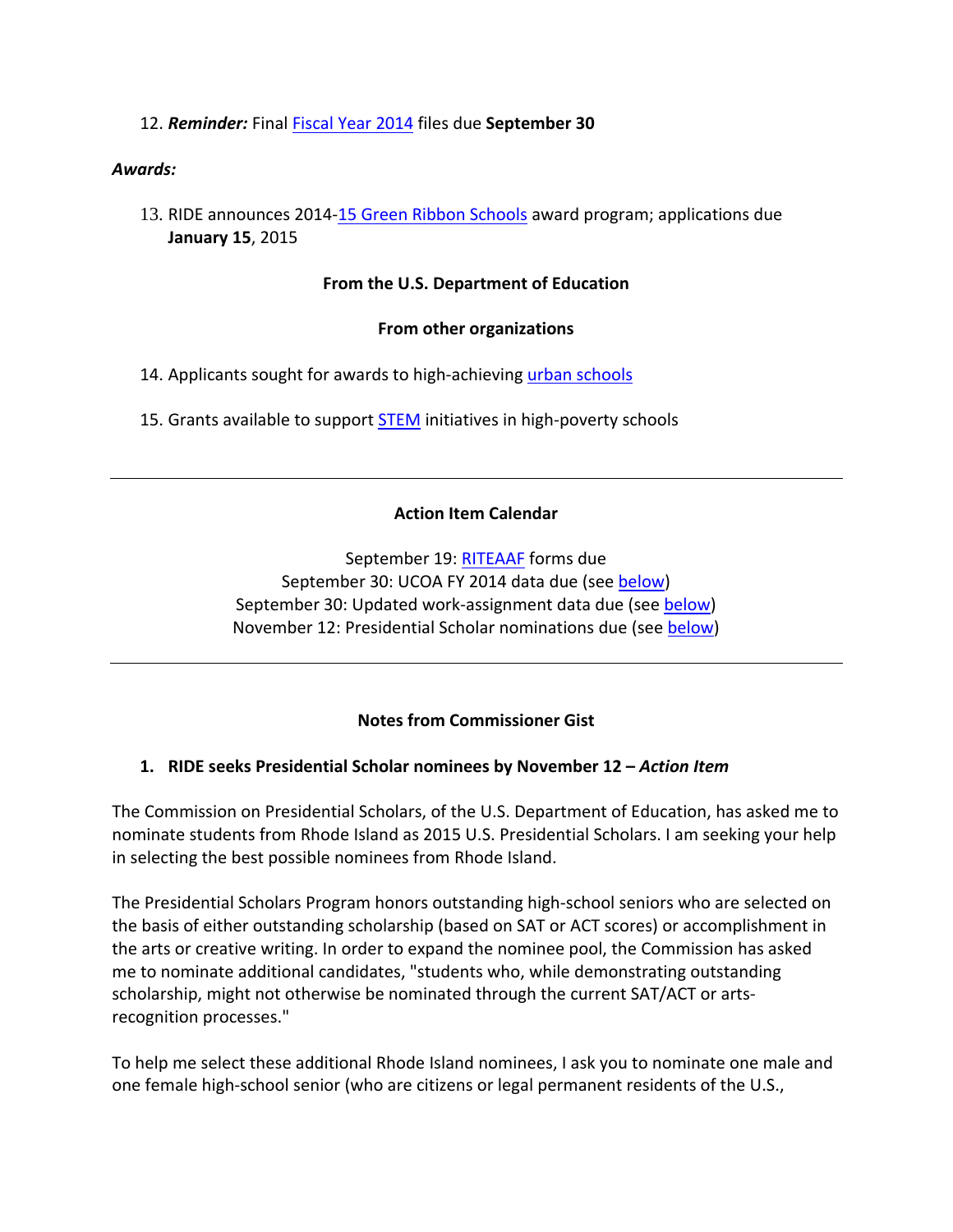graduating between January and June of 2015) from each high school in your LEA. In selecting U.S. Presidential Scholars from among the nominees, the Commission will consider:

- involvement and service, in school and community;
- leadership and character;
- writing samples;
- academic achievements; and
- extraordinary achievement, heavy work load, family responsibilities, or obstacles overcome.

Each student you nominate should prepare an application that includes:

- his or her resume, including home mailing address;
- a letter of reference from you or a school official that explains how the student stands out as having outstanding scholarship; and
- a brief (approximately 500 to 750 words) essay that responds to this question: "What special challenges or hurdles have you overcome while still achieving high academic success?"

Either you or your high-school principal(s) will be our contact in this process. I would ask either you or your principals (not the nominated students) to submit your nominations to Dana Wilson (dana.wilson@ride.ri.gov) by November 12.

From nominations we receive, I will select up to ten nominees from Rhode Island (up to five male students, five female students).

The Commission will select finalists by mid‐January 2015, and Scholars will be announced at the beginning of May. Scholars will receive an expense‐paid trip to Washington, D.C., in June. For more information about the program, see:

http://www2.ed.gov/programs/psp/index.html

# **2. High‐schools encouraged to participate in United States Senate Youth Program**

I am pleased to announce an exciting scholarship opportunity for your students. High‐school juniors and seniors are eligible to participate in the 53<sup>rd</sup> Annual United States Senate Youth Program (USSYP). All 50 states offer this program, and Rhode Island has participated for many years. Each state selects two students to represent their state for a week of special activities in Washington, D.C., where the students interact with elected officials and people in top government positions. Each student selected will also receive a \$5,000 scholarship. The students we have selected to represent Rhode Island have always reported that they enjoyed a unique and valuable educational experience.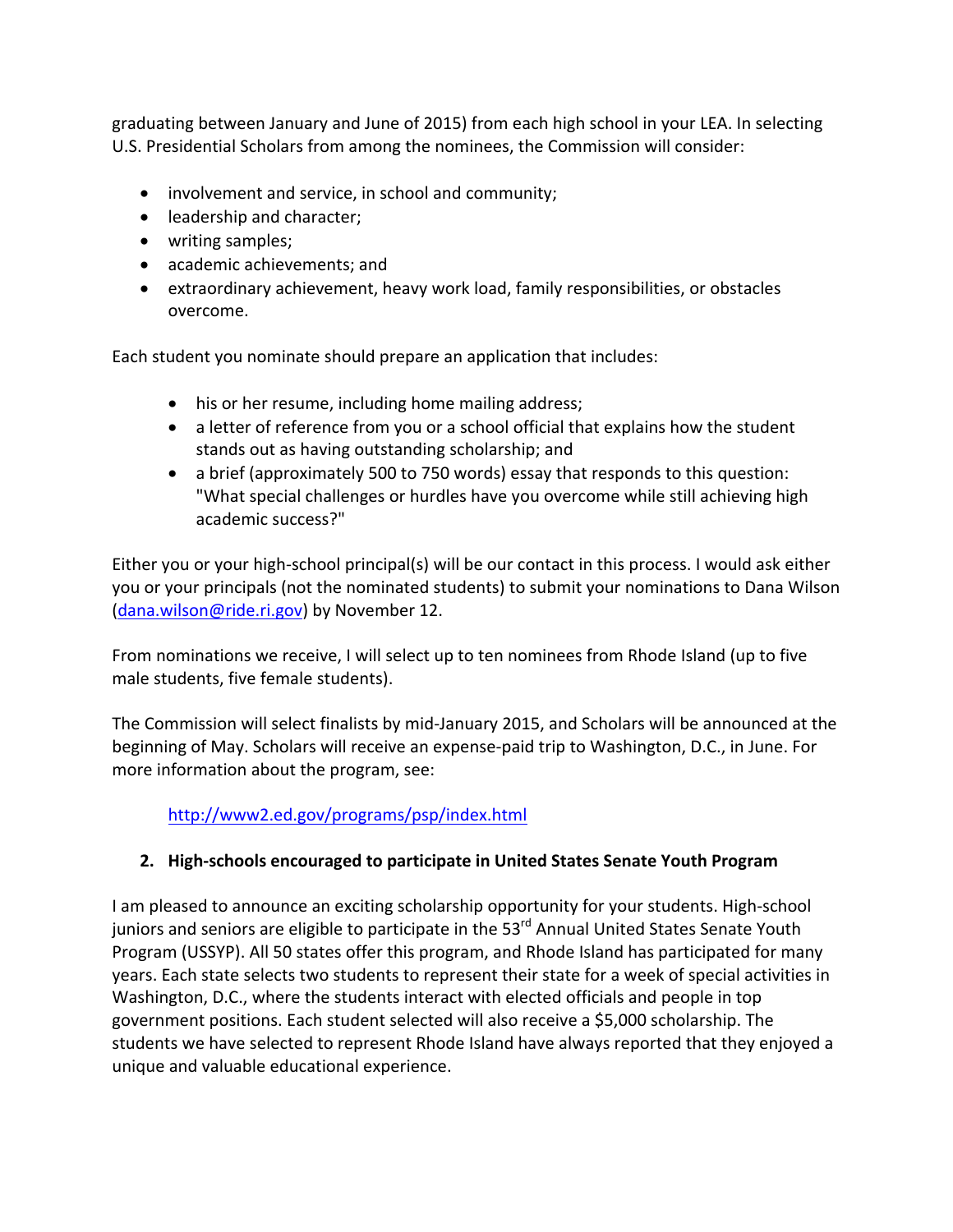RIDE will use a three‐phase screening process, including a test, an essay, and an interview, to select the two student representatives and two alternates. Each school that wishes to participate must name a program coordinator who will be responsible for administering the test and essay portion of this process at their high school.

We have sent information on this program to those in your high school or high schools who have coordinated this program in past years. I encourage you to make sure that your high schools participate in the United States Senate Youth Program. If you do not have a high‐school coordinator for this program, I encourage you to speak with your high‐school principal about participation this year.

Please be sure to have your high‐school principal(s) forward to RIDE no later than **September 14** the name and e-mail address of the coordinator for each high school. Please have your high schools send the program-coordinator information to Dana. Wilson@ride.ri.gov.

If you have any questions about this program, please contact Dana Wilson, at the above e‐mail address or at 222‐4690. More information and program forms are available at http://hearstfdn.org/ussyp.

# **3. Data published on attendance, chronic absenteeism; workshop scheduled for September 18**

As I noted in several Field Memos last month, one of our priorities this year is to take positive steps to reduce chronic absenteeism in our schools. Rhode Island is working with five other states on an Advisory Committee to End Chronic Absence. We can anticipate media inquiries on this issue this month, as September has been designated Attendance Awareness Month.

One of our commitments is to provide schools, districts, and the public with timely data on absenteeism rates. With that in mind, we have just released attendance and chronic absenteeism data for the preceding school year, and the reports are available on **InfoWorks!**, including data at the state, district, and school level. These reports provide valuable information that can help us promote the importance of regular attendance as we begin the school year. I invite you to share data on chronic absenteeism with your team and to communicate with parents and families about the importance of attending school every day.

I also want to let you know that the Rhode Island Mentoring Partnership and the Cranston Public Schools Attendance Counts! task force will hold a special workshop on Thursday, September 18, from 3:30 to 5 p.m., at the Cranston Public Library, 140 Sockanosset Cross Rd.

Led by Dr. Rosemary Burns, the Cranston Data Coordinator, the workshop will give a brief overview of the attendance and tardiness problem in elementary and secondary schools and will focus on the positive work being done in Cranston to improve student attendance.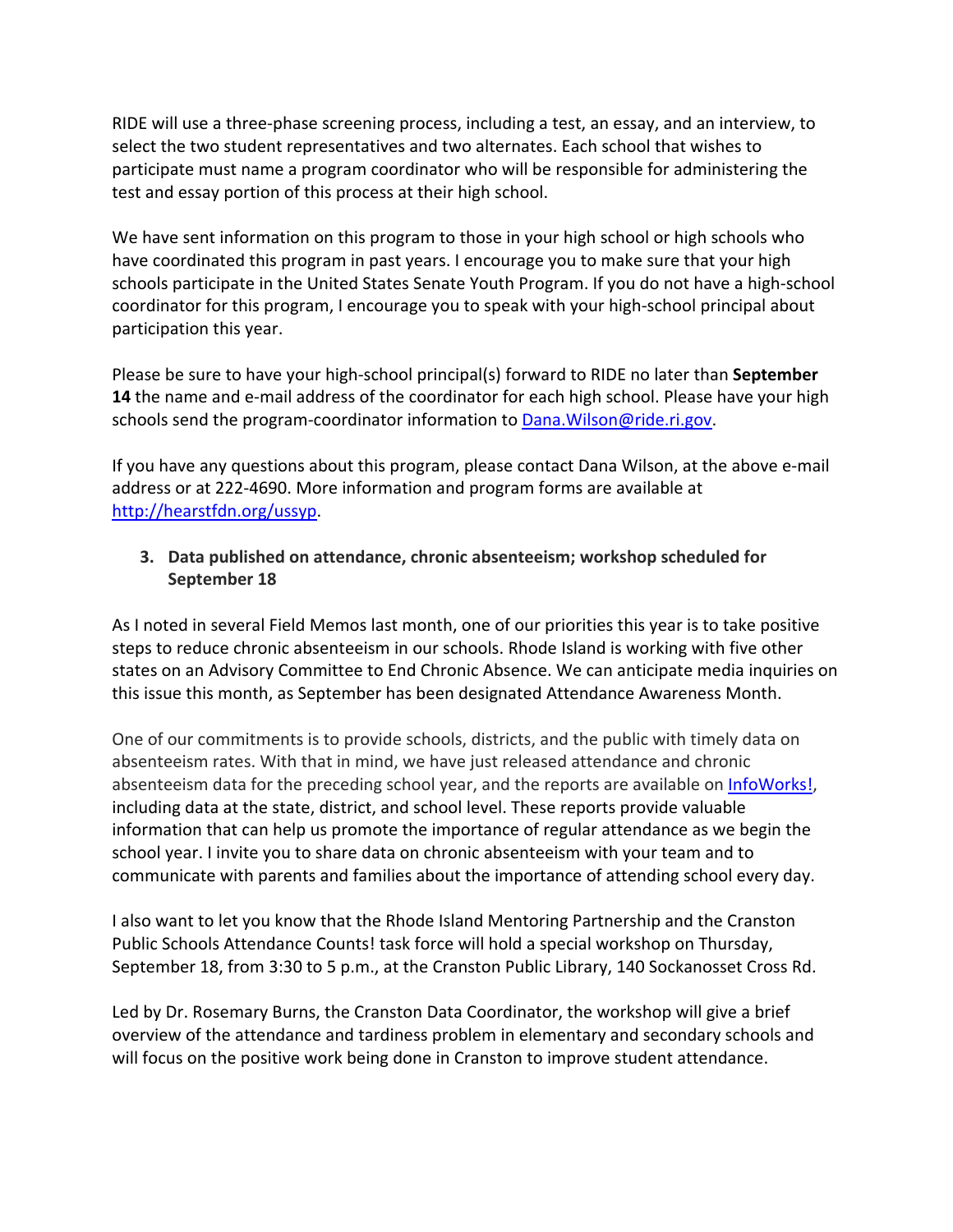All are invited to attend this workshop, which will provide opportunities to discuss strategies for improving attendance.

Registration is requested by **Wednesday** (September 10). To register, contact Sue Thomas, at sthomas@mentorri.org or 732‐7700, and please feel free to share this invitation with your principals and others on your team. I will participate in the workshop, and I look forward to seeing you there.

# **From RIDE**

# *Educator Certification:*

**4. LEAs asked to review, update eRIDE information on work assignments by September 30 –** *Action Item*

RIDE is pleased to announce the opening of the Personnel Assignment Submission (PAS) for the reporting year 2014‐15. LEAs are encouraged to review and update the work assignments for certified staff in the PAS portal, located in eRIDE, and to update them this month. Beginning next month, RIDE will review the assignment information for educators who are flagged as "Out‐of Area." Based on feedback from the PAS in the previous school year, changes have been programmed into the validation rules. The changes are summarized in the user guide that is available in the PAS module. Please submit a ticket to the RIDE helpdesk (http://support.ride.ri.gov) if you have any questions about the PAS.

# *Assessments:*

# **5. PARCC learning modules for educators available online**

The Partnership for Assessment of Readiness for College and Careers (PARCC) is developing a series of online professional learning modules to help teachers, counselors, school leaders, and school and district testing coordinators understand the new PARCC assessment system and put the new high‐quality assessments to work for them and their students.

These tools will help educators learn how to read results from the assessments, make inferences about the results, and identify learning gaps in time to make relevant instructional decisions and modifications.

The first two completed online professional‐training modules focus on the PARCC Common Assessments Overview and the PARCC Accessibility System. These are a great resources to orient educators to the new PARCC assessment system:

# How To Use the Modules — Watch this first!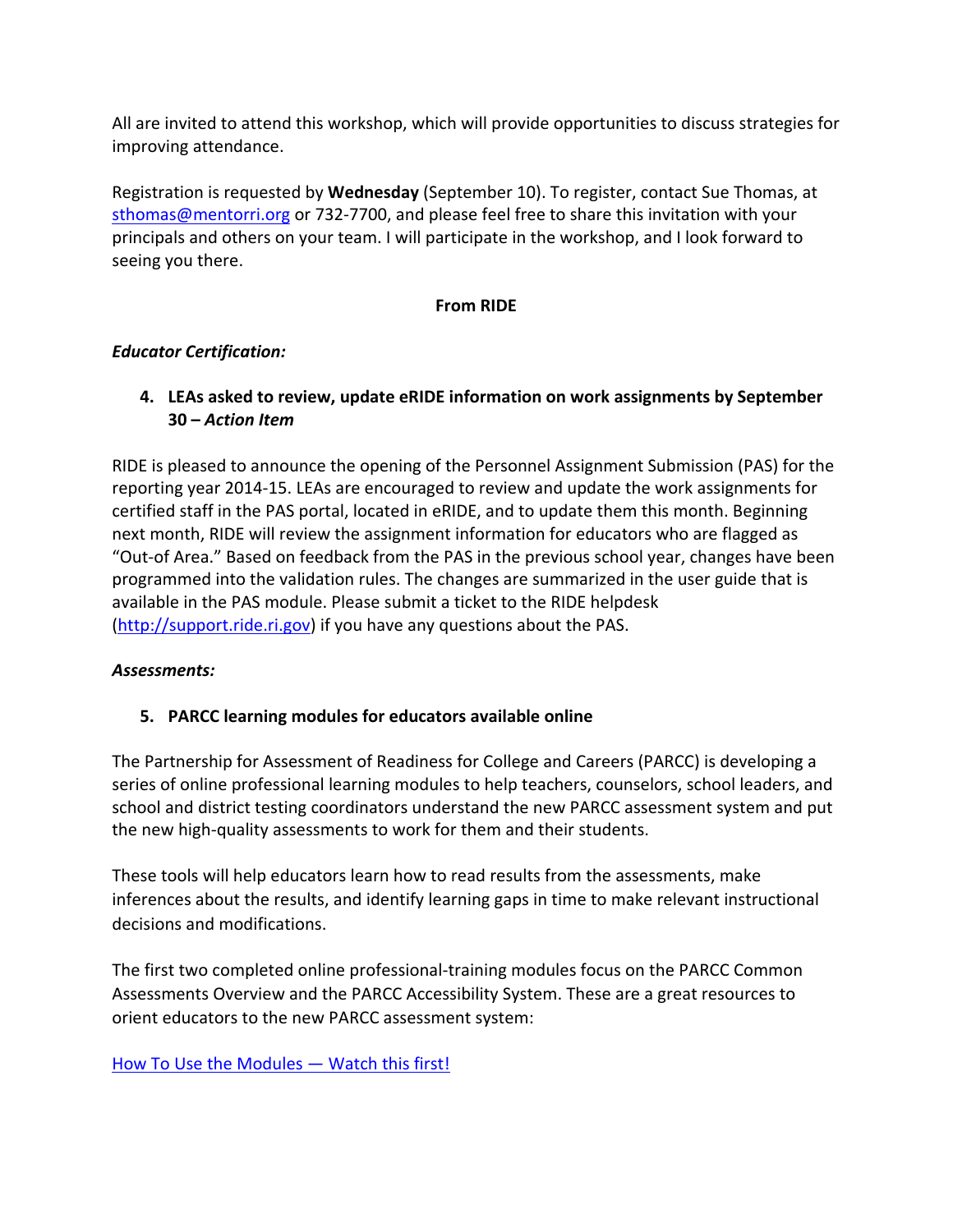## PARCC Assessments Overview

*In Theory:* practical theories behind PARCC assessments and related goals *In Practice:* Information about how a student will be assessed throughout his or her school career and that offers an assessment walkthrough (based on the role selected  administrator, primary teacher, secondary teacher‐ English language arts, secondary teacher ‐ mathematics)

*In Context:* Valuable, downloadable resources focused on the PARCC Model Content Frameworks for mathematics and English language arts

## PARCC Accessibility System

*In Theory:* An overview of accessibility features with details about how they are built into the PARCC design

*In Practice:* Information about how teachers use accommodations in the classroom *In Context:* Downloadable accessibility features and accommodation manual

The modules are posted on the RIDE website, at:

## www.ride.ri.gov/PARCC

# **6. LEAs to have access to NECAP Science results on September 15, public release scheduled for September 23**

The results of the 2014 New England Common Assessment Program (NECAP) Science tests will soon be available to schools and districts. The following information outlines the timing of the release of results and instructions for accessing and downloading student‐level data files and reports from the Web.

**September 15** (9 a.m.): Schools and districts will be able to access a password‐protected site to download all reports, which includes School and District Results Reports, District Summary Reports, Item Analysis Reports for science, Released Items and Support Materials documents, as well as the *Guide to Using the 2014 NECAP Science Reports*. All school and district reports refer to Testing Year, which means data presented for each student are for the May 2014 administration of the test and the school at which he or she took the test. LEAs will be able to download student‐level data files that contain demographics, scores, student‐questionnaire results, and student performance on the released items.

Two hard copies of the Student Reports will be shipped to schools on September 23.

*Please note that* all *summative results are embargoed from public release until September 23 at 3 p.m.*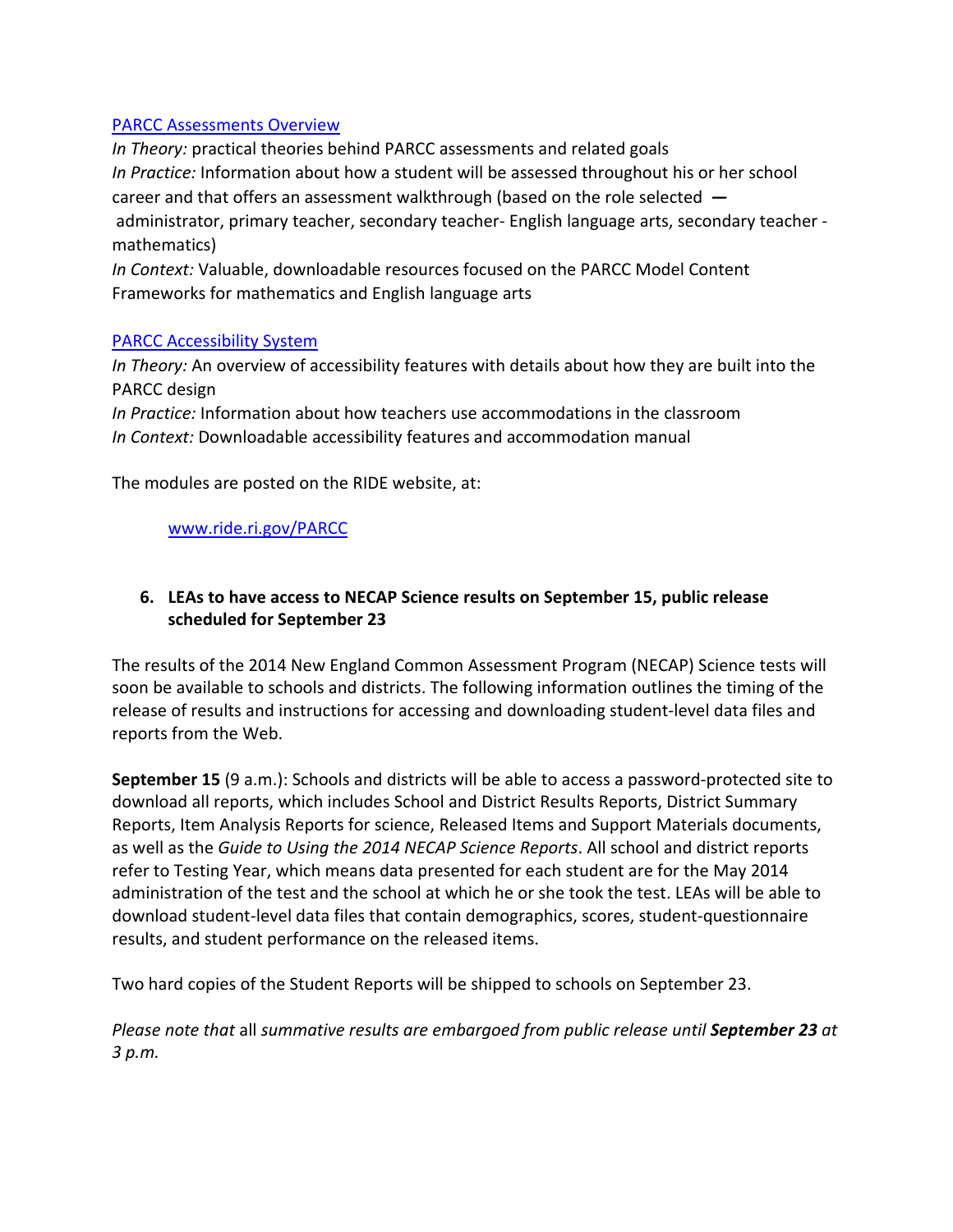**September 23 (3 p.m.):** Schools and districts will no longer be required to provide a password to have access to the non-confidential results. The general public will have access to all nonconfidential NECAP science results via a link on the RIDE website:

# www.ride.ri.gov/NECAP‐results.

Non‐confidential results are those that do not contain any student‐level information. Those reports include the School, District, and State Results Reports and Summary Reports. The public will also have access to the Released Items and Support Materials documents, and the *Guide to Using the 2014 NECAP Science Reports*.

*Instructions for accessing the password‐protected NECAP Science results online:*

- 1. Go to http://iservices.measuredprogress.org
- 2. Select New England Common Assessment Program (NECAP) from the drop-down menu and click "Enter."
- 3. On the left-hand side of the screen, click on "NECAP Reporting."
- 4. On the next screen, click on the map of Rhode Island.
- 5. Enter your user name and password in the appropriate boxes and click on the "Log In" button.
- 6. A successful log‐in will direct you to the Rhode Island Analysis & Reporting System home page.
- 7. Use the tabs at the top of the screen to navigate through the reports. Follow the detailed instructions provided on each screen.

If you need any assistance accessing your reports any time after 9 a.m. on September 15, please call the NECAP Service Center at (877) 632‐7774. Please note that the password and user‐name information is being sent to districts and schools by Measured Progress in a separate memo that will arrive next week. Contact the NECAP Service Center if you have not received your password by September 12.

Finally, Measured Progress will be recording and posting a NECAP Science Reporting webinar to demonstrate the Rhode Island Analysis and Reporting System and to explain the types of reports that are produced for NECAP Science. A link to the recorded webinar will be posted on the RIDE website, at www.ride.ri.gov/NECAP-results, during the week of September 15.

# **7. RIDE schedules sessions for test coordinators, others on PARCC assessments**

RIDE will offer full‐day sessions this fall to prepare our schools and districts for PARCC assessments that will be administered during this school year. These sessions are intended to help district and school test coordinators, district technology directors, and special education administrators prepare for technology preparation and test coordination and setup. The sessions will also provide updates on accessibility features and accommodations as well as updates on policies and practices that have been put in place since the field test last spring.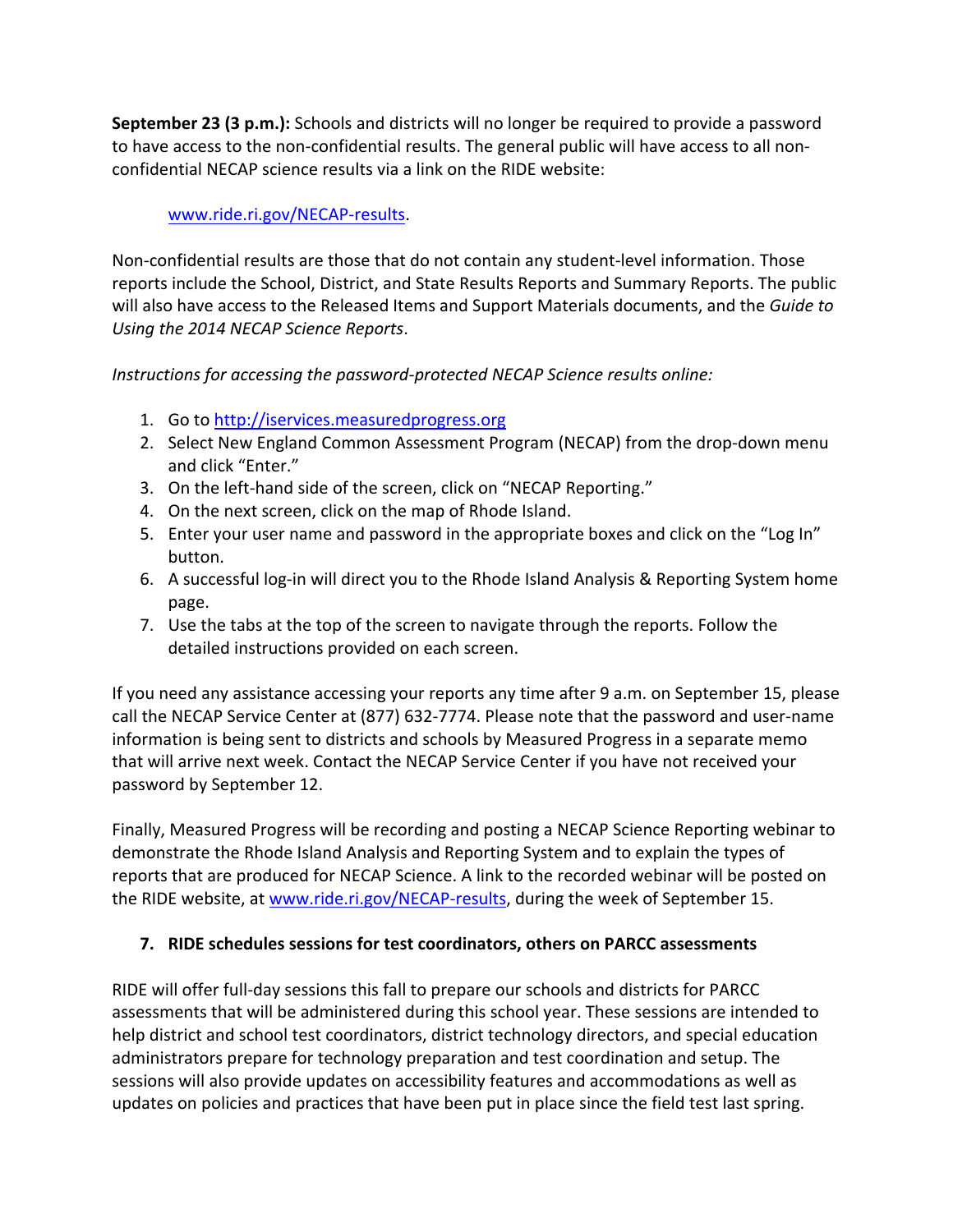The locations and dates for the sessions are listed below; each session will cover the same material and is limited to 50 participants. More information, a topical agenda, and eRIDE registration links and guidance will be sent next week.

University of Rhode Island (Kingston Campus): October 14 October 29

East Bay Educational Collaborative: October 21 November 13

Community College of Rhode Island (Knight Campus): October 22 November 5

Northern Rhode Island Collaborative: October 24 November 7 November 20

New England Institute of Technology (East Greenwich Campus): November 17 November 18

If you have any questions about these sessions, please contact PARCC@ride.ri.gov.

# *Technology:*

# **8. Registration is open for 3rd annual RIDE Innovation Powered by Technology conference**

Administrators, teachers, students, and interested community members are invited to register online for the 3<sup>rd</sup> annual RIDE Innovation Powered by Technology conference, to be held on October 25, at the Rhode Island Convention Center, 1 Sabin St., Providence, from 8 am. to 4 p.m. This is an exciting opportunity to engage in systemic planning around the effective use of technology and digital learning. The conference will include a number of sessions designed and presented by leaders in digital learning, including many Rhode Island educators. Speakers include:

- Lisa Duty, The Learning Accelerator;
- Julie Freeland, The Christensen Institute;
- Erin Klein, award-winning educator;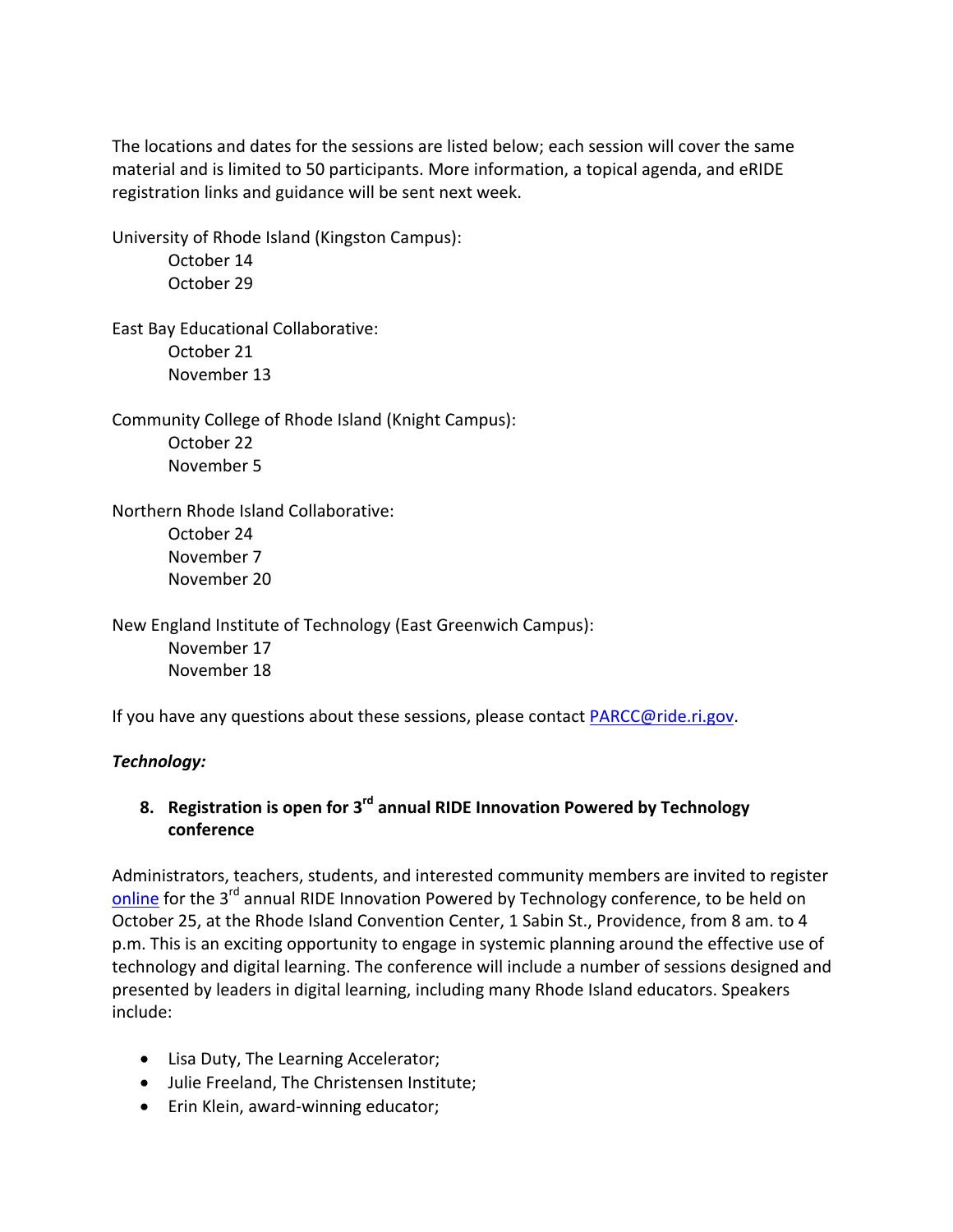- Rich Kiker, Google-certified trainer and eLearning architect;
- David Moscarelli, 2015 Rhode Island Teacher of the Year; and
- Tom Murray, The Alliance for Excellence in Education.

# **9. RIDE will launch Phase II of the Wireless Classroom Initiative**

We are pleased to announce that, as a result of the successful partnership among LEAs, vendors, equipment manufacturers, and RIDE, we are projecting that additional funds will be available under the Wireless Classroom Initiative (WCI) after covering the initial scope of "core" classrooms. This opportunity will allow us to address the concerns expressed during our proposal reviews with some LEAs that other spaces in addition to core classrooms are used for instructional purposes, group study, and testing. Examples of such spaces include cafeterias, gymnasiums, auditoriums, and other auxiliary rooms for speech, reading, and therapy that are routinely used by schools for instruction and testing. Your diligence in managing costs will allow us to launch WCI Phase II to expand wireless coverage in all public schools beyond core classrooms into other spaces used for instruction and instructional support. We agree that having wireless network access in these areas provides instructional benefits. Phase II will also incorporate schools that have opened since the program begin, in 2013. Additional information will be distributed shortly regarding Phase II of the WCI program.

# *Transportation:*

# **10. Statewide transportation program will not operate on Primary Day (Tuesday), Election Day**

In accordance with RI General Laws 17‐1‐2(2) and 17‐15‐1, Rhode Island public schools cannot be in session on the day of each general election and each statewide primary. Accordingly, the statewide transportation program will not be in operation on these dates. E‐mail notification was sent to all of the schools to whom we transport students with a request that they notify parents.

# *Finance:*

# **11. Fiscal Year 2013 UCOA data posted**

Fiscal Year 2013 UCOA data reports have now been posted. These links will take you to the UCOA data:

http://www.ride.ri.gov/FundingFinance/SchoolDistrictFinancialData/UniformChartofAcc ounts.aspx http://www.ride.ri.gov/FundingFinance/SchoolDistrictFinancialData/UniformChartofAcc ounts.aspx

Final per‐pupil and revenue reports are being compiled and will be posted shortly.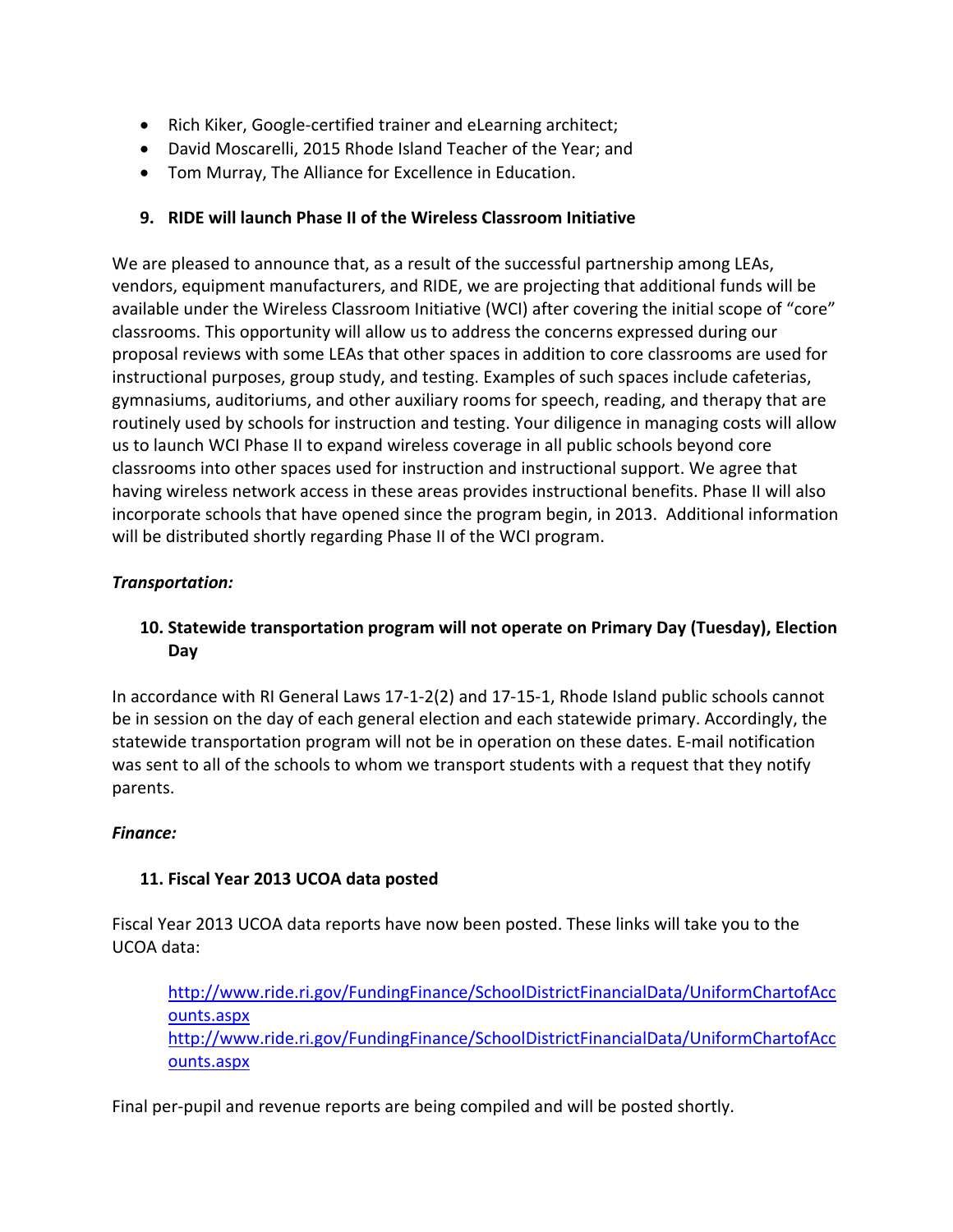# **12.** *Reminder:* **Final Fiscal Year 2014 files due September 30**

We issue a sincere thank you to the School Business Administrators who have worked diligently to submit data files through the 4<sup>th</sup> quarter of the current year. A reminder that final, zero-error Fiscal Year 2014 files are due at RIDE no later than **September 30**. Please note that these are not audited files but rather files that match the general ledger of the district after accruals and corrections are made. Since audits and agreed‐upon procedures (AUP) are not generally completed by September 30, LEAs with adjustments required as a result of the audit or AUP review must correct and submit a revised file at that time.

# *Awards:*

13. **RIDE announces 2014‐15 Green Ribbon Schools award program; applications due January 15, 2015**

We are pleased to announce that Rhode Island will once again participate in the Green Ribbon Schools program. RIDE is looking to identify schools that have the least impact on the environment, the most positive impact on the health of students and staff, and the most effective preparation of students for careers and citizenship in the  $21<sup>st</sup>$  century. From the pool of applicants, RIDE will submit up to four nominations to the U.S. Department of Education for national award consideration.

Modeled after the Blue Ribbon Schools program, the Green Ribbon Schools award recognized exemplary achievement in environmental impact, health, and environmental education. Rhode Island is the only New England state to participate in all three years of the program, which produced six national Green Ribbon Schools award recipients in our state: Classical High School, Nathan Bishop Middle School, Providence Career and Technical Academy (all in Providence); the Claiborne Pell Elementary School, in Newport; and two charter public schools: The Compass School and The Green School.

All elementary and secondary public and nonpublic schools are eligible to apply. Schools that would like to be nominated for this award must complete and e-mail the application to Joseph.daSilva@ride.ri.gov by **January 15, 2015**.

If you have questions about the Green Ribbon Schools program, you may call Joseph da Silva, our School Construction Coordinator, at 222-4294, or e-mail him at Joseph.daSilva@ride.ri.gov.

For more information and to obtain the 2014‐15 Rhode Island Green Ribbon Schools application please visit:

http://www.ride.ri.gov/FundingFinance/SchoolConstructionProgram/SchoolFacilities.as px.